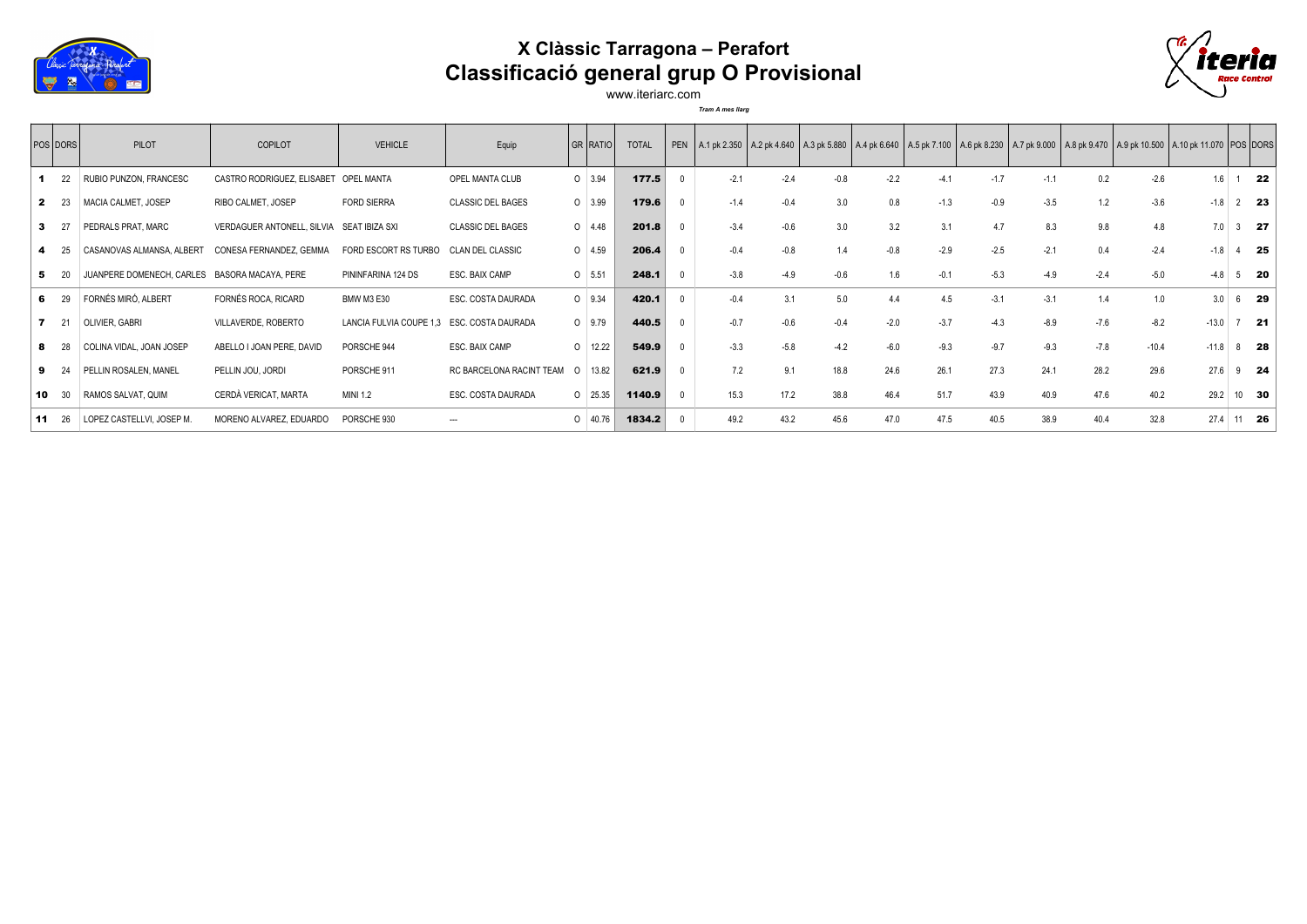

## **X Clàssic Tarragona – Perafort Classificació general grup O Provisional**



www.iteriarc.com

*TramB TramC*

|              |          |        |         |         |         |         |         |        |         |         |         | POS  DORS  B.1 pk 1.180 B.2 pk 3.150 B.3 pk 3.700 B.4 pk 5.190 B.5 pk 7.410 B.6 pk 7.800 B.7 pk 9.150 B.8 pk 11.420 B.9 pk 11.420 B.9 pk 11.300 B.11 pk 15.700 B.11 pk 15.700 B.12 pk 16.400B.13 pk 18.500 B.15 pk 18.300 B.15 |         |         |         |         |         |         |         |         |        |        |        |         |         |               |
|--------------|----------|--------|---------|---------|---------|---------|---------|--------|---------|---------|---------|--------------------------------------------------------------------------------------------------------------------------------------------------------------------------------------------------------------------------------|---------|---------|---------|---------|---------|---------|---------|---------|--------|--------|--------|---------|---------|---------------|
|              | 22       | 0.7    | $-2.8$  | $-2.0$  | $-0.4$  | 4.0     | 3.3     | $-2.4$ | $-0.8$  | $-1.8$  | 1.3     | $-0.3$                                                                                                                                                                                                                         | $-5.7$  | $-2.0$  | 0.8     | $-3.6$  | 13.1    | 31.5    | 55.6    | $-0.0$  | $-2.1$ | $-1.7$ | 0.3    | $-1.8$  | $-1.3$  | 22            |
| $\mathbf{2}$ | 23       | 1.3    | $-2.4$  | $-0.6$  | 0.2     | 2.4     | 2.3     | $-3.0$ |         |         | $-5.1$  | $-8.1$                                                                                                                                                                                                                         | $-12.3$ | $-9.8$  | $-4.6$  | $-14.0$ | $-15.5$ | $-14.7$ | $-2.8$  | 0.4     | $-1.1$ | 1.5    | $-1.7$ | $-1.0$  | $-4.9$  | $2$ 23        |
| 3            | 27       |        |         | $-7.6$  | $-5.8$  | $-2.8$  | $-1.3$  | $-3.2$ | 1.2     | 2.0     | 2.9     | 2.5                                                                                                                                                                                                                            | 3.9     | 12.8    | 21.4    | $-0.4$  | $-1.3$  | 0.3     | 15.6    |         |        | 2.3    | 2.9    | 4.8     | 2.3     | 27            |
|              | 25       | $-1.7$ |         | $-2.6$  | $-2.6$  |         | $-2.7$  |        |         |         |         | $-8.9$                                                                                                                                                                                                                         | $-22.7$ | $-8.8$  | $-6.4$  | $-11.4$ | $-12.5$ | $-13.7$ | $-2.6$  | 0.8     | $-0.3$ |        | $-3.5$ | $-1.2$  |         | $4$ 25        |
|              | 20       |        |         |         |         |         |         |        |         |         |         | $-10.5$                                                                                                                                                                                                                        | $-21.9$ | $-12.8$ | $-7.4$  | $-11.0$ | $-13.7$ | $-14.5$ |         |         |        |        |        | $-9.2$  |         | 20            |
| 6            | 29       | 2.5    | $-2.2$  | 2.2     | 1.2     | 12.4    | 14.3    | 1.6    |         | 6.6     | 1.9     | 3.9                                                                                                                                                                                                                            | $-31.7$ | $-32.0$ | $-25.4$ | $-36.8$ | $-30.9$ | $-29.5$ | $-26.0$ | 3.8     |        | 8.5    | 11.3   | 10.0    | 11.7    | 6 29          |
| 7            | 21       | $-0.1$ | $-1.0$  | $-1.8$  |         |         | 11.1    | 17.2   | 21.6    | 15.2    | 18.1    | 23.5                                                                                                                                                                                                                           | $-15.1$ | 21.4    | 26.0    | 18.0    | 22.3    | 22.1    | 27.0    | $-2.4$  | $-4.5$ | $-1.7$ | 0.1    | 0.4     | $-17$   | $7$ 21        |
|              | 28       |        | $-2.0$  | $-4.0$  | $-5.2$  |         | $-4.3$  | $-9.6$ | $-9.6$  | $-14.4$ | $-15.5$ | $-16.9$                                                                                                                                                                                                                        | $-52.3$ | $-22.4$ | $-20.2$ | $-26.8$ | $-28.1$ | $-30.5$ | $-26.0$ | $-10.4$ | 1.3    | $-0.9$ | $-0.9$ | $-16.8$ | $-18.9$ | $8$ 28        |
|              | $9 \t24$ |        | 10.0    | 11.0    | 9.2     | 11.2    | 15.3    | 16.8   | 12.2    | 12.2    | 13.9    | 17.7                                                                                                                                                                                                                           | $-21.9$ | $-18.2$ | $-9.0$  | 7.4     | 11.5    | 3.3     | 8.6     | $-4.2$  | 7.9    | 9.1    | 34.3   | 19.0    | 13.3    | $9$ <b>24</b> |
| 10           | 30       | 1.7    | $-15.4$ | $-17.6$ | $-10.2$ | $-13.0$ | $-1.7$  | 16.6   | 37.2    | 25.6    | 23.9    | 19.1                                                                                                                                                                                                                           | $-1.7$  | 36.2    | 44.0    | 35.2    | 42.3    | 36.9    | 54.6    | $-1.6$  | 16.5   | 9.1    | 36.5   | 27.2    | 17.7    | $10$ 30       |
| 11           | 26       |        | $-25.2$ | $-33.0$ |         | $-59.8$ | $-60.1$ |        | $-63.0$ | $-64.4$ | $-61.7$ | $-67.3$                                                                                                                                                                                                                        | $-80.5$ | $-67.8$ | $-64.8$ | $-70.0$ | $-68.3$ | $-72.1$ | $-59.4$ | 12.8    | 21.5   | $-3.3$ | 15.5   | 7.4     | 7.5     | 11 26         |